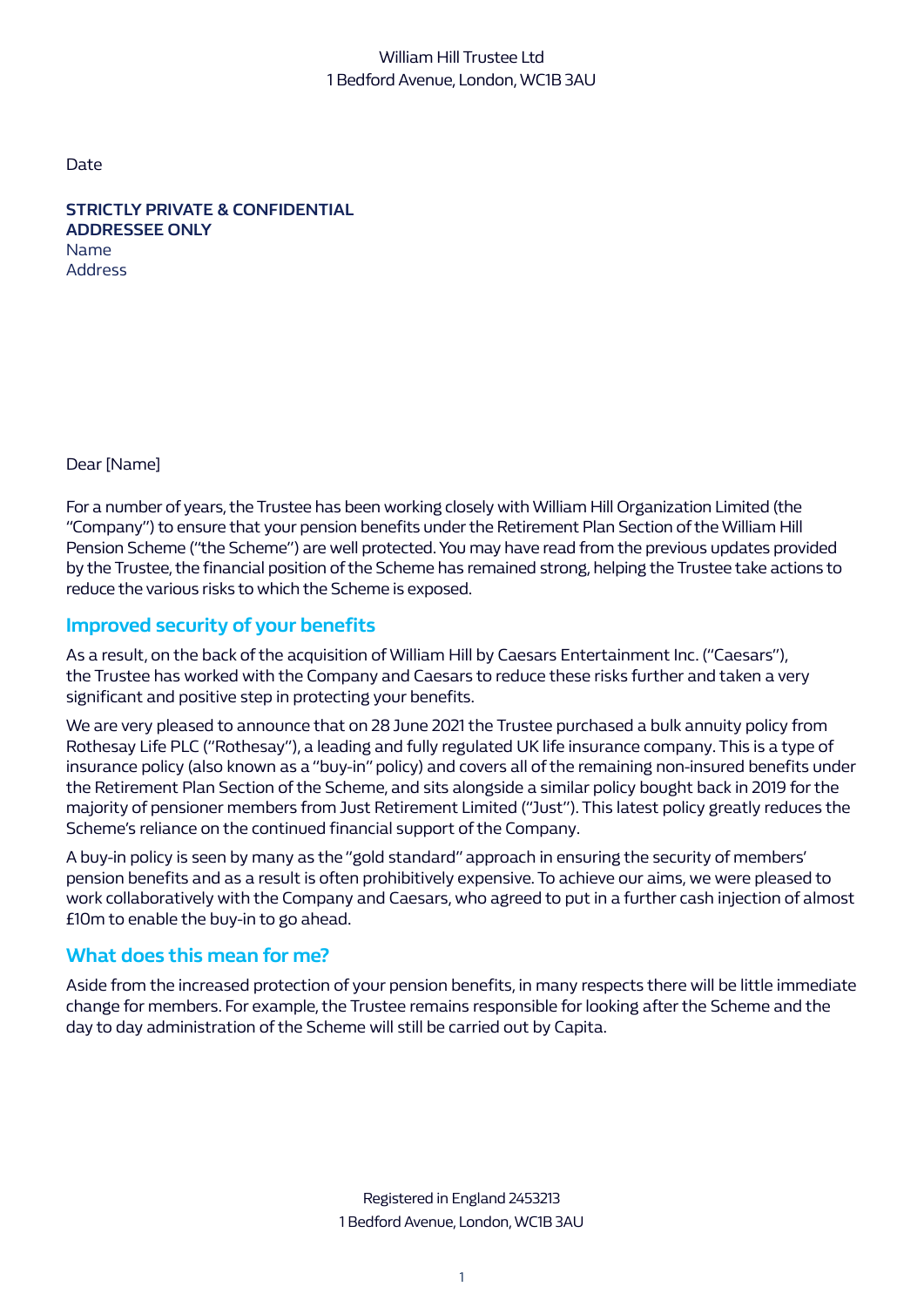#### **What happens next?**

As mentioned above, the policy with Rothesay will be held by the Trustee as an asset of the Scheme for the time being. This means that you will continue to receive correspondence from the Scheme in the same way as before and you can still contact Capita in the usual way if you wish to obtain a retirement quote or a transfer value (or have any other queries relating to your Scheme benefits).

It is worth noting that the Trustee and the Company may decide at some point in the future to convert both the policy purchased from Rothesay and the previous policy held with Just (which covers the majority of the Scheme's current pensioners) into individual annuity policies, which will be assigned to each Scheme member.

This is known as a "buy-out" and would mean that responsibility for providing the benefits promised to members from the Retirement Plan Section of the Scheme would pass over to the chosen insurers and the Retirement Plan Section would eventually be wound up and discontinued. However, it is worth noting that there are a number of steps which need to be taken before a buy-out can be completed. In the event that the Trustee and Company were planning to buy-out, we would write to you with further details at the time.

## **Who can I contact for further information?**

If you have any questions about the contents of this letter, then please contact us at **pensions@williamhill.co.uk**

Yours sincerely

**Hugh Nolan** Chairman William Hill Trustee Limited